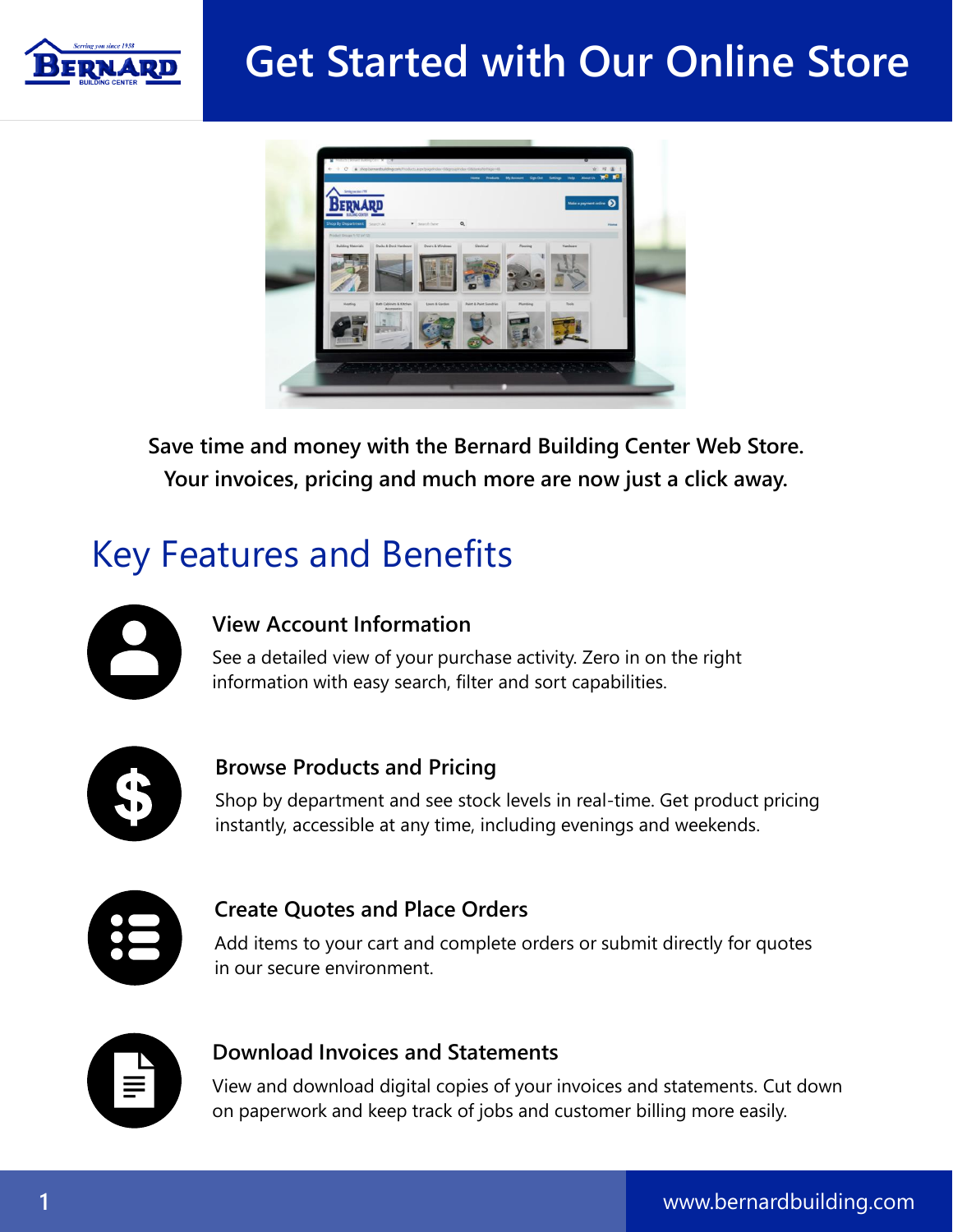# **Sign Up and View Your Account**

### To begin, visit **[shop.bernardbuilding.com](https://shop.bernardbuilding.com/)**

Sign in using your web store username and password.

If you don't have an account yet, click the **'Request Access'** button.





Click the **'My Account'** button on the top navigation bar to access your account information.

For additional information, use the left navigation panel to view your order history, make a payment, review quotes, and more.

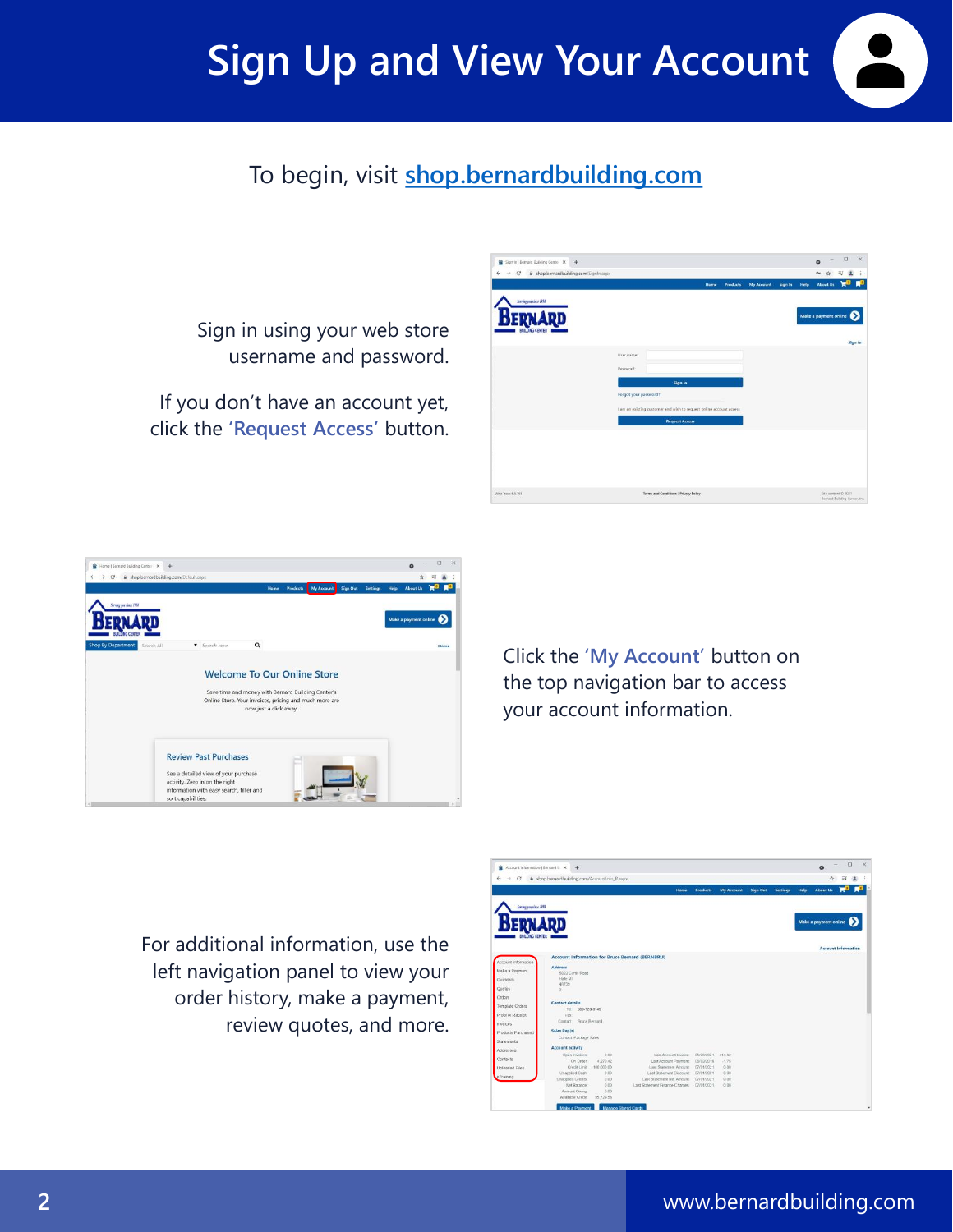# **Browse Products and Pricing**





From the products page, use the search menu to find products by keyword or browse by department.

Hover over the **'Shop by Department'**  button and then over the department of your choice to view various product subcategories.





To add products to your cart, type in the desired quantity and click **'Add'**.

You can also create Quicklists for frequently ordered items. These can be saved and exported to Excel for project estimating purposes.

To view Quicklists, click the icon on the top right.

While browsing, use the right-hand menu to sort products by price or product code.

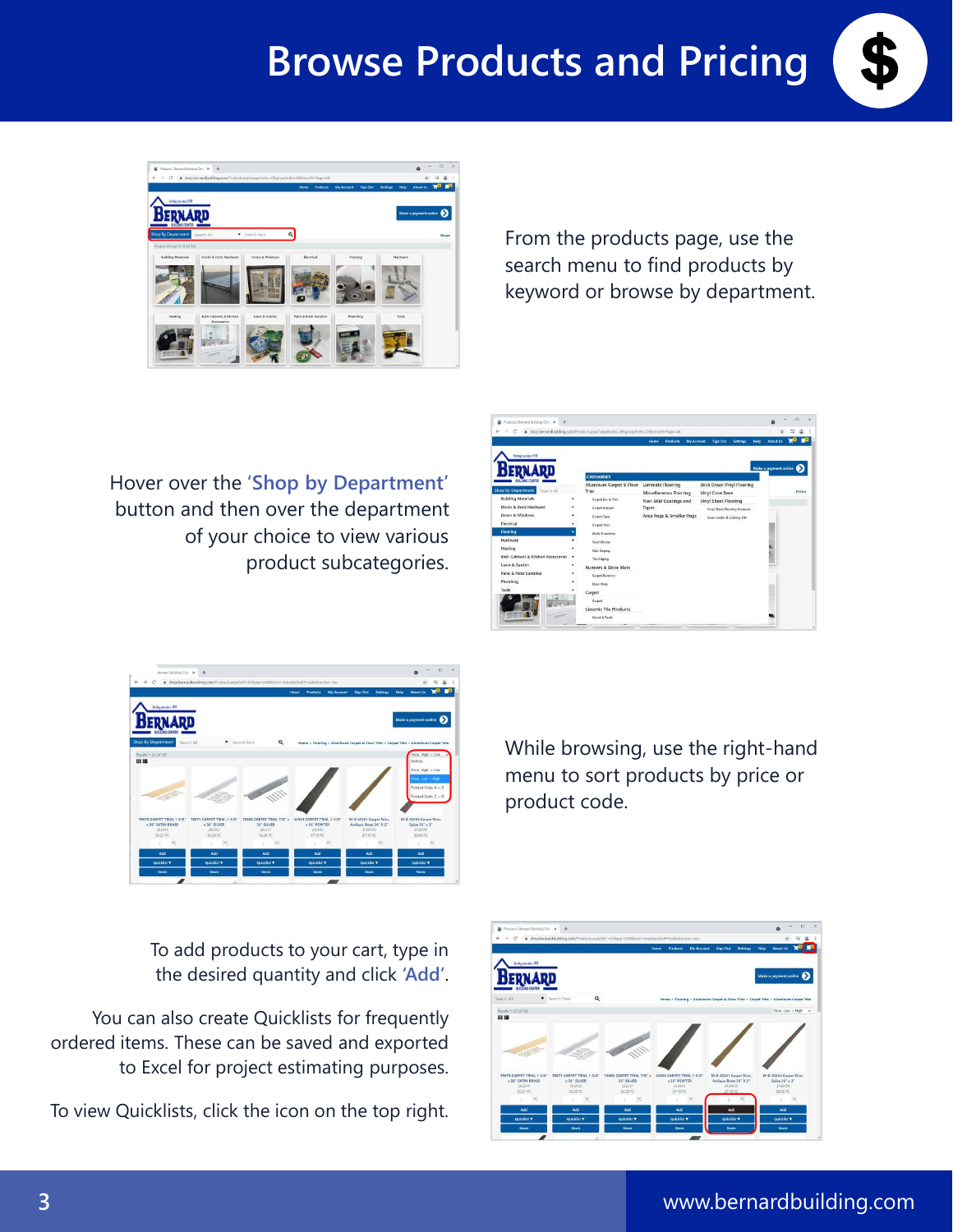### **Submit Quotes and Orders**

To check out or submit your cart for a quote, click the cart icon in the top navigation bar.



| # shop.bernardbuilding.com/ShoppingCartaspx<br>Ħ.<br><b>2 :</b><br>о<br><b>About Us</b><br>Sign Out<br><b>Settings</b><br>Help<br><b>Home</b><br><b>Products</b><br>My Account<br>Make a payment online<br>Home<br>Shop for More<br><b>Empty Cart</b><br>Price<br>Stock<br>Quantity<br>Total<br>$\pmb{\times}$<br>Bernard B C - Hale<br>\$7,19 PC<br>\$21.57<br>R <sub>2</sub><br>$\overline{3}$<br>In stock 1 PC<br>Antique Brass 36" X 2"<br>Subtotal (without Tax) \$21.57 |                                        | Your Cart   Bernard Building Cent. X<br>$+$ |  |  |  | $\circ$       |  |
|-------------------------------------------------------------------------------------------------------------------------------------------------------------------------------------------------------------------------------------------------------------------------------------------------------------------------------------------------------------------------------------------------------------------------------------------------------------------------------|----------------------------------------|---------------------------------------------|--|--|--|---------------|--|
|                                                                                                                                                                                                                                                                                                                                                                                                                                                                               | C<br>$\leftarrow$<br>$\rightarrow$     |                                             |  |  |  | $\frac{1}{2}$ |  |
|                                                                                                                                                                                                                                                                                                                                                                                                                                                                               |                                        |                                             |  |  |  |               |  |
|                                                                                                                                                                                                                                                                                                                                                                                                                                                                               |                                        | Serving you since 1958                      |  |  |  |               |  |
|                                                                                                                                                                                                                                                                                                                                                                                                                                                                               |                                        |                                             |  |  |  |               |  |
|                                                                                                                                                                                                                                                                                                                                                                                                                                                                               |                                        |                                             |  |  |  |               |  |
|                                                                                                                                                                                                                                                                                                                                                                                                                                                                               |                                        |                                             |  |  |  |               |  |
|                                                                                                                                                                                                                                                                                                                                                                                                                                                                               |                                        |                                             |  |  |  |               |  |
|                                                                                                                                                                                                                                                                                                                                                                                                                                                                               |                                        |                                             |  |  |  |               |  |
|                                                                                                                                                                                                                                                                                                                                                                                                                                                                               | Items in your cart: 1                  |                                             |  |  |  |               |  |
|                                                                                                                                                                                                                                                                                                                                                                                                                                                                               |                                        |                                             |  |  |  |               |  |
|                                                                                                                                                                                                                                                                                                                                                                                                                                                                               | Place Order/Quote                      |                                             |  |  |  |               |  |
|                                                                                                                                                                                                                                                                                                                                                                                                                                                                               |                                        | Product                                     |  |  |  |               |  |
|                                                                                                                                                                                                                                                                                                                                                                                                                                                                               |                                        | 3168135                                     |  |  |  |               |  |
|                                                                                                                                                                                                                                                                                                                                                                                                                                                                               |                                        | M-D 43381 Carpet Trim,                      |  |  |  |               |  |
|                                                                                                                                                                                                                                                                                                                                                                                                                                                                               |                                        |                                             |  |  |  |               |  |
|                                                                                                                                                                                                                                                                                                                                                                                                                                                                               |                                        |                                             |  |  |  |               |  |
|                                                                                                                                                                                                                                                                                                                                                                                                                                                                               |                                        |                                             |  |  |  |               |  |
|                                                                                                                                                                                                                                                                                                                                                                                                                                                                               |                                        |                                             |  |  |  |               |  |
|                                                                                                                                                                                                                                                                                                                                                                                                                                                                               |                                        |                                             |  |  |  |               |  |
| <b>Empty Cart</b>                                                                                                                                                                                                                                                                                                                                                                                                                                                             |                                        |                                             |  |  |  |               |  |
|                                                                                                                                                                                                                                                                                                                                                                                                                                                                               |                                        | Shop for More                               |  |  |  |               |  |
|                                                                                                                                                                                                                                                                                                                                                                                                                                                                               |                                        |                                             |  |  |  |               |  |
|                                                                                                                                                                                                                                                                                                                                                                                                                                                                               |                                        |                                             |  |  |  |               |  |
|                                                                                                                                                                                                                                                                                                                                                                                                                                                                               |                                        |                                             |  |  |  |               |  |
|                                                                                                                                                                                                                                                                                                                                                                                                                                                                               |                                        |                                             |  |  |  |               |  |
| Site content @ 2021<br>Terms and Conditions   Privacy Policy<br>Bernard Building Center, Inc.                                                                                                                                                                                                                                                                                                                                                                                 | Place Order/Quote<br>Web Track 6.5.165 |                                             |  |  |  |               |  |

Review your items and click **'Place Order/Quote'**.

Enter your details into the checkout form.

If you have an address on file, click the **'Select Job Account Address'** and **'Use Delivery Address'** buttons.

Ensure that your contact information is accurate so we can reach you!



*We will fulfill your order or review your quote and get back to you shortly.*